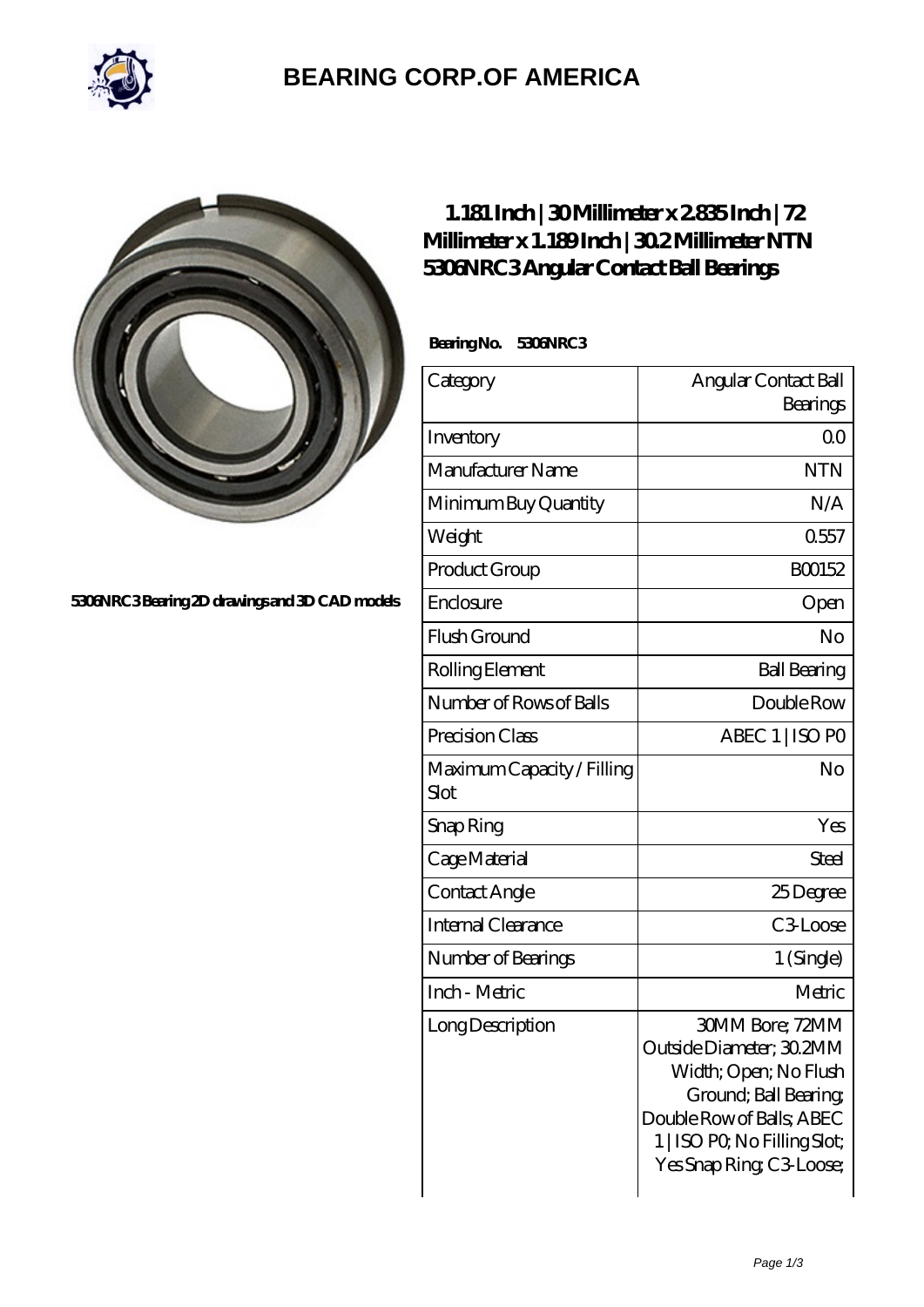

## **[BEARING CORP.OF AMERICA](https://m.bluemondayreview.com)**

|                                 | Steel Cage; 25 Degree; 1<br>(Single) |
|---------------------------------|--------------------------------------|
| <b>Other Features</b>           | With Snap Ring                       |
| Category                        | Angular Contact Ball<br>Bearing      |
| <b>UNSPSC</b>                   | 31171531                             |
| Harmonized Tariff Code          | 8482105028                           |
| Noun                            | Bearing                              |
| Keyword String                  | Angular Contact                      |
| Manufacturer URL                | http://www.ntnamerica.co<br>m        |
| Manufacturer Item Number        | 5306NRC3                             |
| B                               | 1.189Inch   30.2 Millimeter          |
| $\overline{\mathrm{d}}$         | 1.181 Inch   30Millimeter            |
| D                               | 2835Inch   72 Millimeter             |
| bore diameter:                  | 30mm                                 |
| radial static load capacity:    | 28100N                               |
| outside diameter:               | $72 \text{mm}$                       |
| operating temperature<br>range: | $-40$ to $120^{\circ}$ C             |
| overall width:                  | 1.1875in                             |
| cage material:                  | Steel                                |
| contact angle:                  | 25°                                  |
| outer ring width:               | $302$ mm                             |
| rowtype & fill slot:            | Double-RowNon-Fill Slot              |
| maximum rpm:                    | 8500rpm                              |
| internal clearance:             | C <sub>3</sub>                       |
| finish/coating                  | Uncoated                             |
| bore type:                      | Round                                |
| precision rating                | Class 0                              |
| closure type:                   | Open                                 |
| fillet radius                   | $1.1 \,\mathrm{mm}$                  |
| snap ring included:             | With Snap Ring                       |
|                                 |                                      |